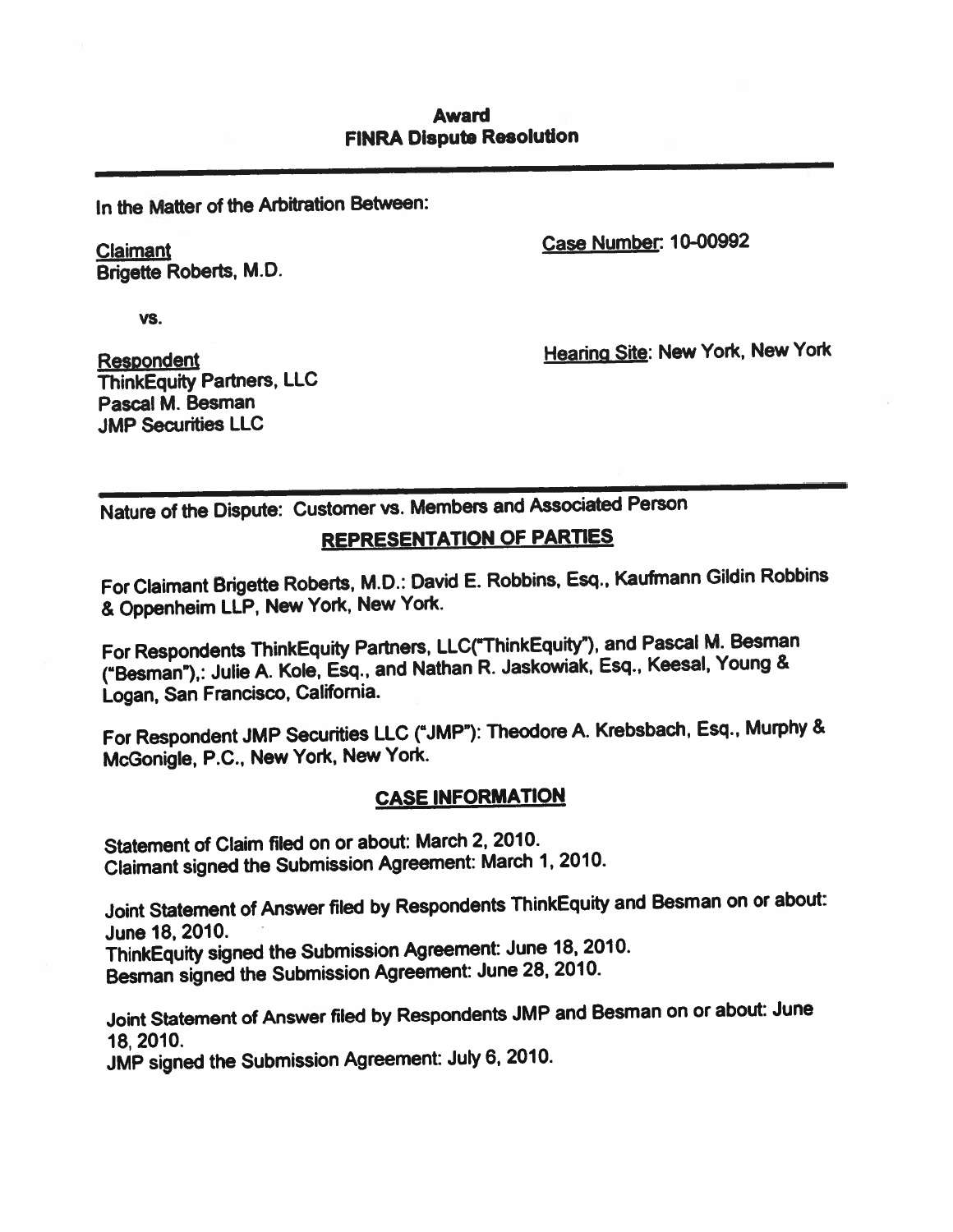### CASE SUMMARY

Claimant asserted the following causes of action: violation of NASD Conduct Rule <sup>2310</sup> (suitability), violation of NASD Conduct Rule <sup>3010</sup> & NYSE Rule <sup>342</sup> (negligent supervision), fraudulent and/or negligent misrepresentation and omission, negligence, fraudulent inducement, fraudulent concealment, and breach of fiduciary duty. The causes of action relate to auction rate securities.

Unless specifically admitted in their Answer, Respondents Think Equity and Besman denied the allegations made in the Statement of Claim and asserted various affirmative defenses.

Unless specifically admitted in their Answer, Respondents JMP and Besman denied the allegations made in the Statement of Claim and asserted various affirmative defenses.

## RELIEF REQUESTED

In the Statement of Claim, Claimant requested rescission, or, in the alternative, compensatory damages of not less than \$4,750,000.00, consequential damages, punitive damages of three times the amount of compensatory damages, attorneys' fees, costs, pre- and post-award interest at the highest lawful rate, and such other relief as may be just and proper.

At the close of the hearing, Claimant withdrew the reques<sup>t</sup> for consequential damages.

Respondents ThinkEquity and Besman requested that this matter be dismissed in its entirety, costs, expungemerit of this matter from Respondent Besman's CRD record, and for other such relief as the Panel deems just and equitable.

Respondents JMP and Besman requested that this matter be dismissed in its entirety, costs, expungemen<sup>t</sup> of this matter from Respondent Besman's CRD, and for such further relief as deemed appropriate.

# OTHER ISSUES CONSIDERED AND DECIDED

The Arbitrators acknowledge that they have each read the <sup>p</sup>leadings and other materials filed by the parties.

On May 25, 2012, Claimant dismissed her claims against Respondent JMP.

The parties have agree<sup>d</sup> that the Award in this matter may be executed in counterpart copies or that <sup>a</sup> handwritten, signed Award may be entered.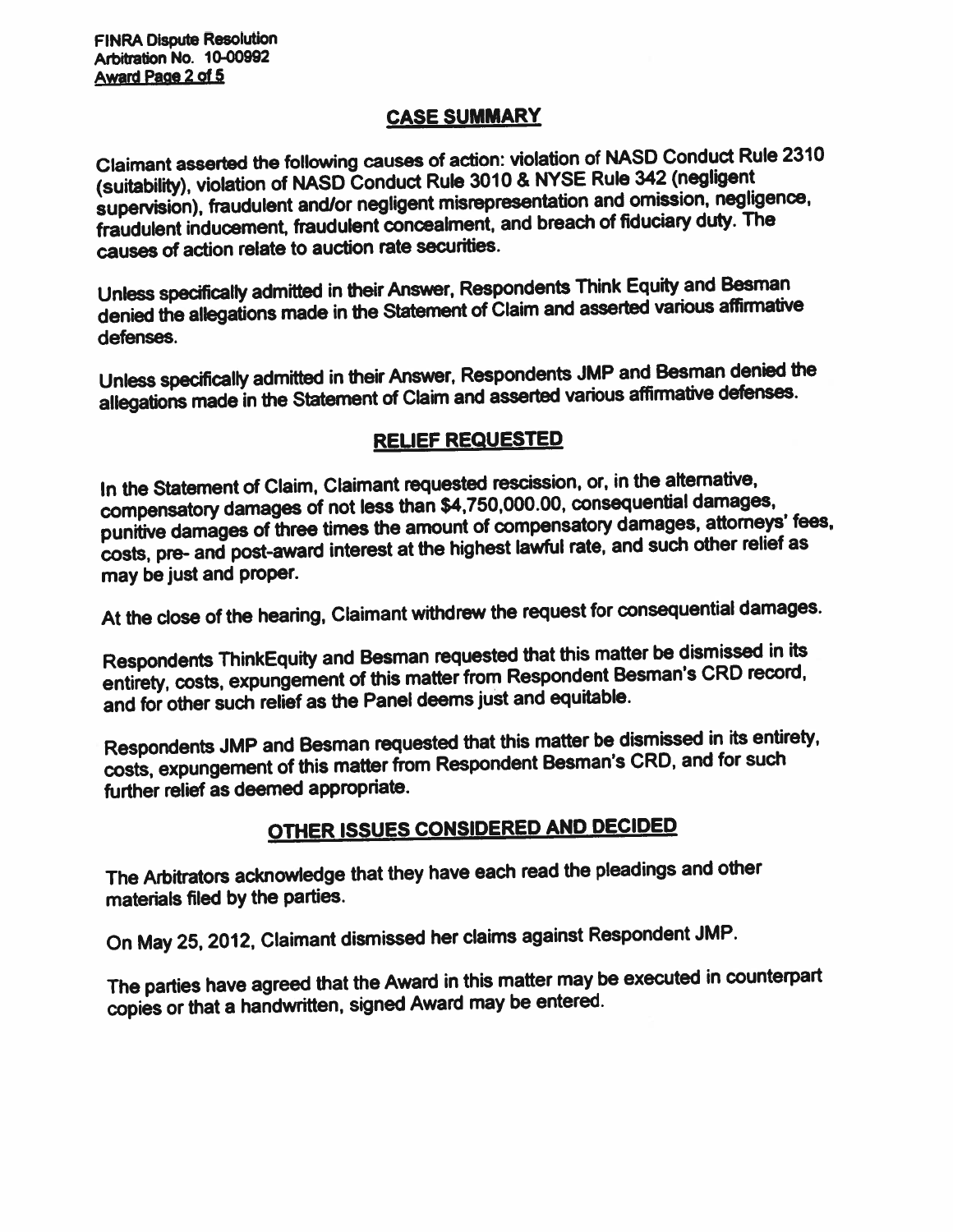## AWARD

After considering the <sup>p</sup>leadings, the testimony and evidence presented at the hearing, the Panel has decided in full and final resolution of the issues submitted for determination as follows:

- 1. Respondents ThinkEquity and Besman are jointly and severally liable for and shall pay to Claimant \$1,475,000.00, and shall rescind purchases of auction rate securities outstanding in Claimant's account.
- 2. Respondent Besman's expungemen<sup>t</sup> reques<sup>t</sup> is denied.
- 3. Any and all relief not specifically addressed herein, including punitive damages, is denied.

## FEES

Pursuant to the Code, the following fees are assessed:

#### Filing Fees

| FINRA Dispute Resolution assessed a filing fee* for each claim: |                |
|-----------------------------------------------------------------|----------------|
| Initial Claim Filing fee                                        | $=$ \$1,800.00 |

#### Member Fees

Member fees are assessed to each member firm that is <sup>a</sup> party in these proceedings or to the member firms that employed the associated person at the time of the events <sup>g</sup>iving rise to the dispute. Accordingly, as parties, ThinkEquity Partners LLC, and JMP Securities LLC, are each assessed the following:

| . ___.<br><b>Member Surcharge</b> | $=$ \$ 3,750.00 |
|-----------------------------------|-----------------|
| <b>Pre-Hearing Processing Fee</b> | $=$ \$750.00    |
| <b>Hearing Processing Fee</b>     | $=$ \$ 5,500.00 |
|                                   |                 |

#### Adjournment Fees

Adjoumments granted during these proceedings for which fees were assessed:

| February 1, 2, & 3, 2012 adjournment by Claimant | $=$ \$ 1,200.00 |
|--------------------------------------------------|-----------------|
| April 24 & 25, 2012 adjournment by Claimant      | $=$ \$ 1,200.00 |
|                                                  |                 |

## Discovery-Related Motion Fees

Fees apply for each decision rendered on <sup>a</sup> discovery-related motion.

| One (1) Decision on discovery-related motion on the papers |               |
|------------------------------------------------------------|---------------|
| with (1) one arbitrator @ \$200.00                         | $=$ \$ 200.00 |
|                                                            | $=$ \$ 200.00 |
| <b>Total Discovery-Related Motion Fees</b>                 |               |

- 1. The Panel has assessed \$100.00 of the discovery-related motion fees to Claimant.
- 2. The Panel has assessed \$100.00 of the discovery-related motion fees jointly and severally to ThinkEquity and Besman.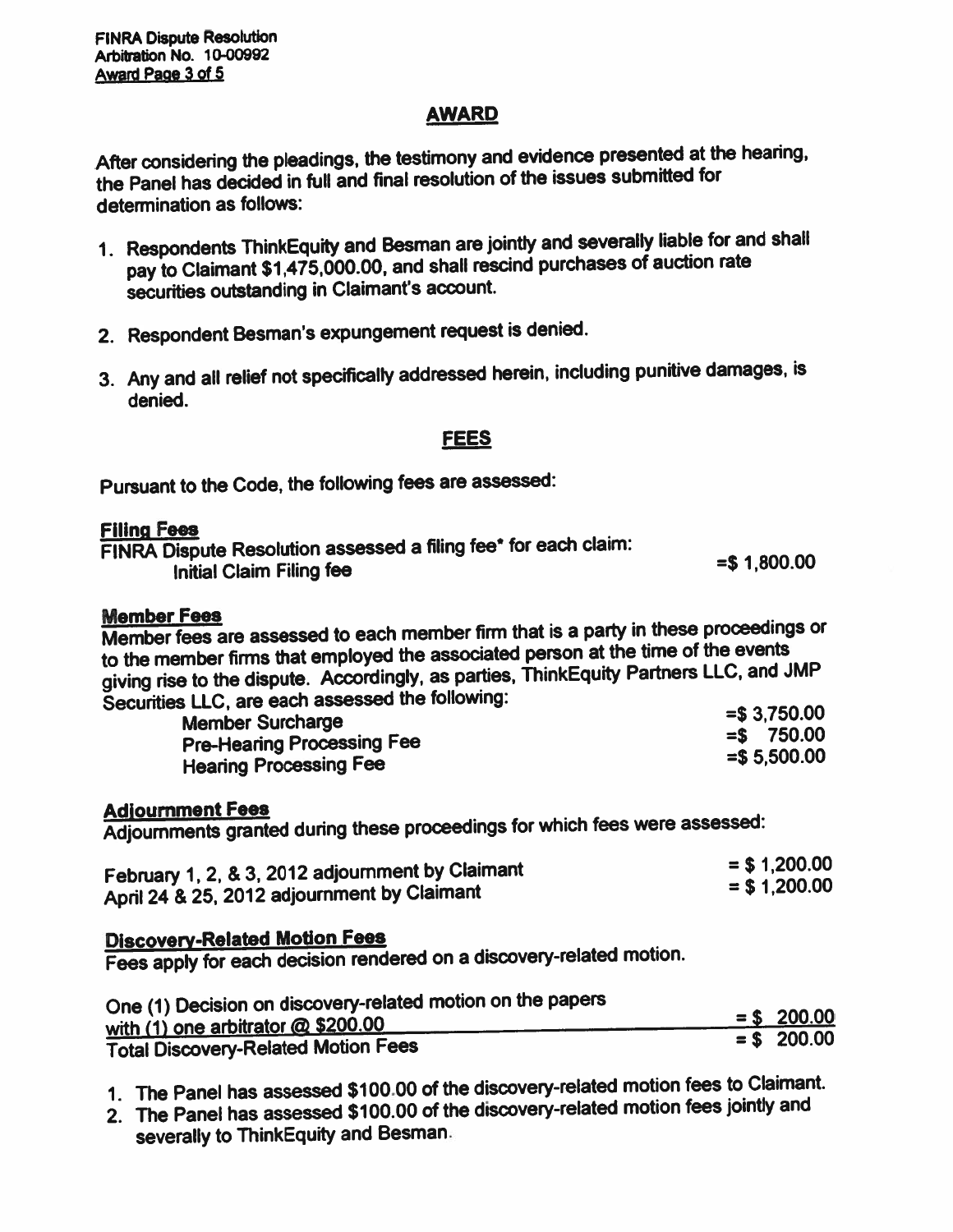#### Hearina Session Fees and Assessments

The Panel has assessed hearing session fees for each session conducted. A session is any meeting between the parties and the arbitrators, including <sup>a</sup> pre-heanng conference with the arbitrators, that lasts four (4) hours or less. Fees associated with these proceedings are:

| Two (2) Pre-hearing sessions with the Panel @ \$1,200.00 |                             |            | $= $2,400.00$   |
|----------------------------------------------------------|-----------------------------|------------|-----------------|
| Pre-hearing conferences:                                 | <b>August 13, 2010</b>      | 1 session  |                 |
|                                                          | September 7, 2011 1 session |            |                 |
| Twelve (12) Hearing sessions @ \$1,200.00                | $= $14,400.00$              |            |                 |
| <b>Hearing Dates:</b>                                    | May 26, 2011                | 2 sessions |                 |
|                                                          | May 27, 2011                | 2 sessions |                 |
|                                                          | September 30, 2011          | 2 sessions |                 |
|                                                          | October 10, 2012            | 2 sessions |                 |
|                                                          | October 11, 2012            | 2 sessions |                 |
|                                                          | October 12, 2012            | 2 sessions |                 |
| <b>SELLING CARAGE CARA</b>                               |                             |            | $=$ \$16.800.00 |

Total Hearing Session Fees =\$16,800.00

The Panel has assessed the hearing session fees of \$16,800.00 jointly and severally to Respondents ThinkEquity and Besman.

All balances are payable to FINRA Dispute Resolution and are due upon receipt.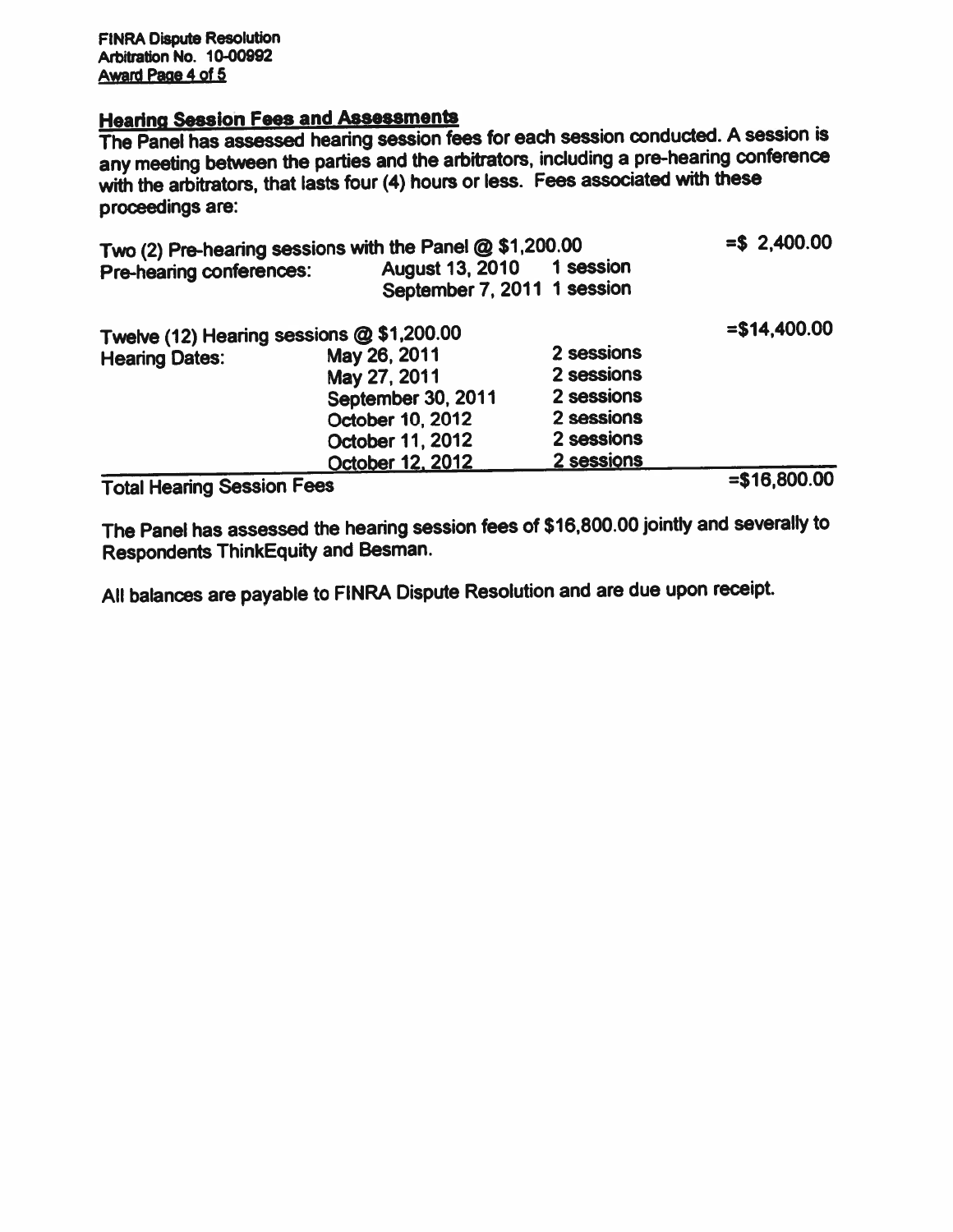**FINRA Dispute Resolution** Arbitration No. 10-00992 Award Page 5 of 5

#### **ARBITRATION PANEL**

**Filzabath Gilbert** Marianne C. Hussey Shemi L. Hughes

**Public Arbitrator, Presiding Chairperson Public Arbitrator** 

**Non-Public Arbitrator** 

I, the undersigned Arbitrator, do hereby affirm, pursuant to Article 7507 of the Civil Practice Law and Rules, that I am the individual described herein and who executed this instrument which is my award.

**Concurring Arbitrators' Signatures** 

**Elizabeth Gilbert Public Arbitrator, Presiding Chairperson** 

**Signature Date** 

**Signature Date** 

Marianne C. Hussey **Public Arbitrator** 

Sherri L. Hughes Non-Public Arbitrator **Signature Date** 

October 24, 2012

Date of Service (For FINRA Dispute Resolution office use only)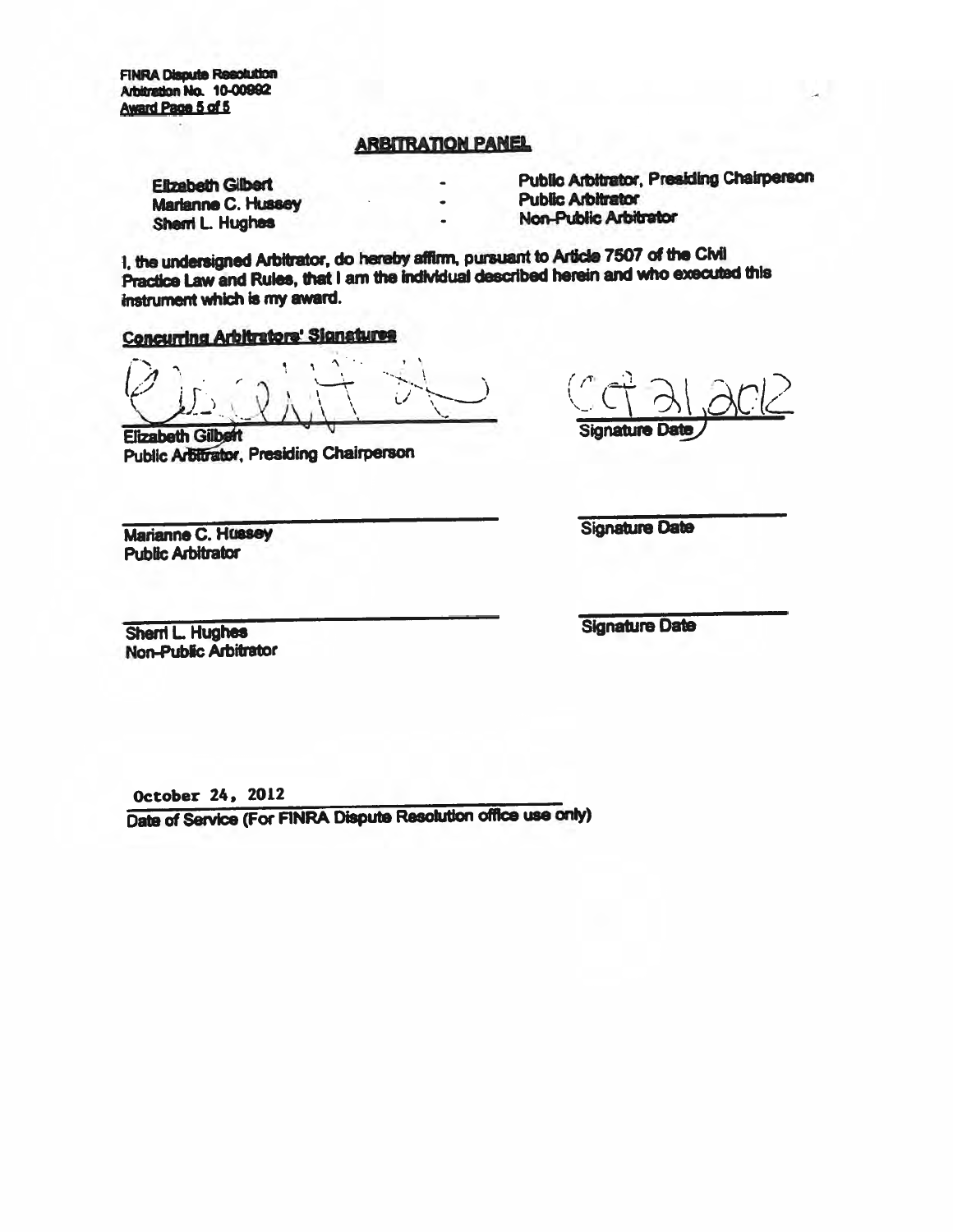**FINRA Dispute Resolution** Arbitration No. 10-00992 Award Page 5 of 5

# **ARBITRATION PANEL**

**Elizabeth Gilbert** Marianne C. Hussey Sherri L. Hughes

**Public Arbitrator, Presiding Chairperson Public Arbitrator** 

Non-Public Arbitrator

1, the undersigned Arbitrator, do hereby affirm, pursuant to Article 7507 of the Civil Practice Law and Rules, that I am the individual described herein and who executed this instrument which is my award.

Concurring Arbitrators' Stanatures

**Elizabeth Gilbert Public Arbitrator, Presiding Chairperson** 

unel **Mariani** 

**Public Arbitrator** 

Sharri L. Hughes Non-Public Arbitrator **Signature Date** 

Sionature Date

**Signature Date** 

October 24, 2012

Date of Service (For FINRA Dispute Resolution office use only)